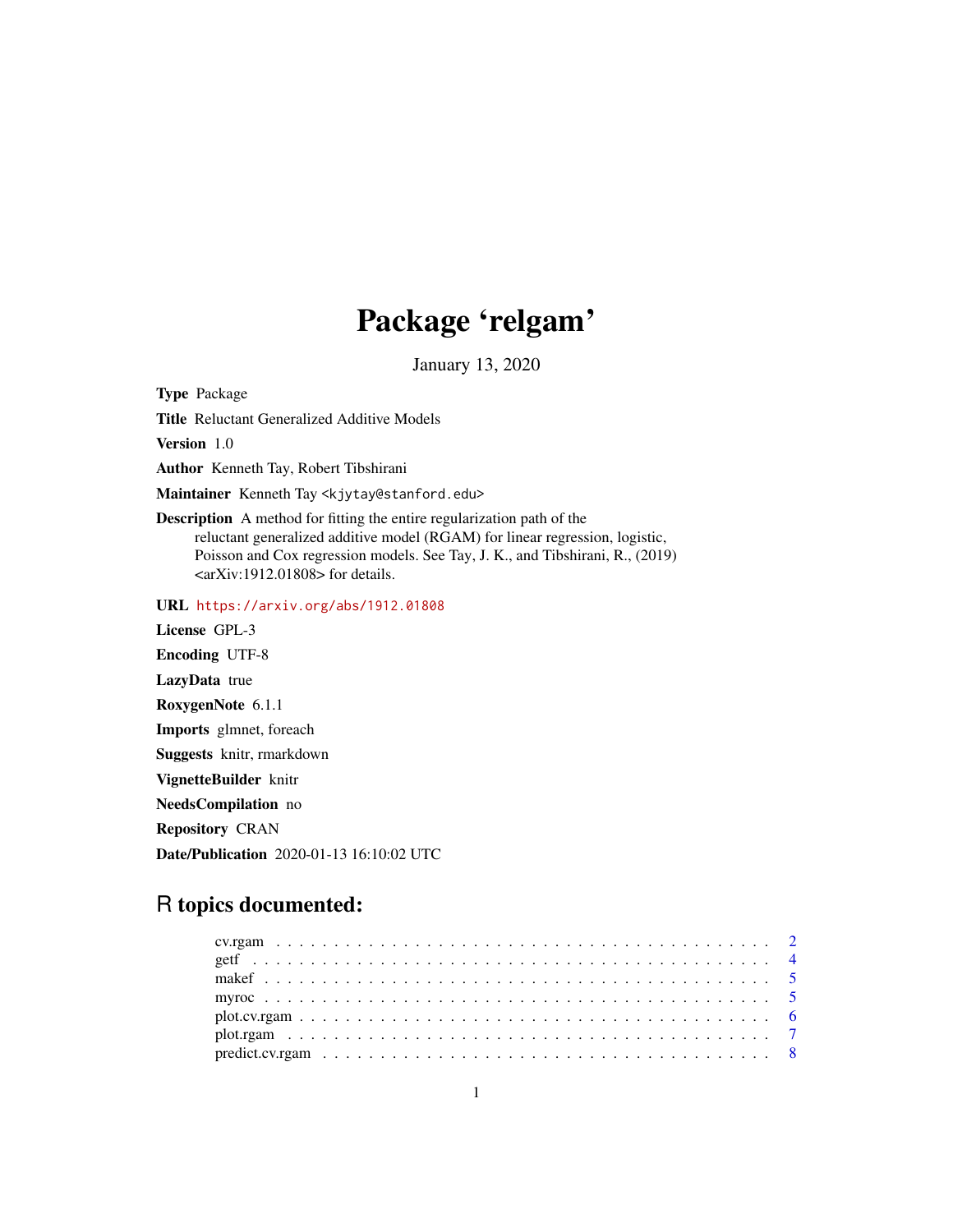#### <span id="page-1-0"></span>2 cv.rgam

| Index |  |  |  |  |  |  |  |  |  |  |  |  |  |  |  |  |  |  |
|-------|--|--|--|--|--|--|--|--|--|--|--|--|--|--|--|--|--|--|
|       |  |  |  |  |  |  |  |  |  |  |  |  |  |  |  |  |  |  |
|       |  |  |  |  |  |  |  |  |  |  |  |  |  |  |  |  |  |  |
|       |  |  |  |  |  |  |  |  |  |  |  |  |  |  |  |  |  |  |
|       |  |  |  |  |  |  |  |  |  |  |  |  |  |  |  |  |  |  |
|       |  |  |  |  |  |  |  |  |  |  |  |  |  |  |  |  |  |  |

<span id="page-1-1"></span>cv.rgam *Cross-validation for reluctant generalized additive model (rgam)*

# Description

Does k-fold cross-validation for rgam.

# Usage

```
cv.rgam(x, y, lambda = NULL, family = c("gaussian", "binomial","poisson", "cox"), offset = NULL, init_nz, gamma, nfolds = 10,
 foldid = NULL, keep = FALSE, parallel = FALSE, verbose = TRUE,
  ...)
```

| X       | Input matrix, of dimension nobs x nvars; each row is an observation vector.                                                                                                                                                                |
|---------|--------------------------------------------------------------------------------------------------------------------------------------------------------------------------------------------------------------------------------------------|
| у       | Response y as in rgam.                                                                                                                                                                                                                     |
| lambda  | A user-supplied lambda sequence. Typical usage is to have the program com-<br>pute its own lambda sequence; supplying a value of lambda overrides this.                                                                                    |
| family  | Response type. Either "gaussian" (default) for linear regression, "binomial"<br>for logistic regression, "poisson" for Poisson regression or "cox" for Cox re-<br>gression.                                                                |
| offset  | Offset vector as in rgam.                                                                                                                                                                                                                  |
| init_nz | A vector specifying which features we must include when computing the non-<br>linear features. Default is to construct non-linear features for all given features.                                                                         |
| gamma   | Scale factor for non-linear features (vs. original features), to be between 0 and<br>1. Default is 0.8 if $init_nz = c()$ , 0.6 otherwise.                                                                                                 |
| nfolds  | Number of folds for CV (default is 10). Although nfolds can be as large as<br>the sample size (leave-one-out CV), it is not recommended for large datasets.<br>Smallest value allowable is $n_{\text{folds}} = 4$ .                        |
| foldid  | An optional vector of values between 1 and nfolds identifying what fold each<br>observation is in. If supplied, nfolds can be missing.                                                                                                     |
| keep    | If keep = TRUE, a prevalidated array is returned containing fitted values for each<br>observation at each value of lambda. This means these fits are computed with<br>this observation and the rest of its fold omitted. Default is FALSE. |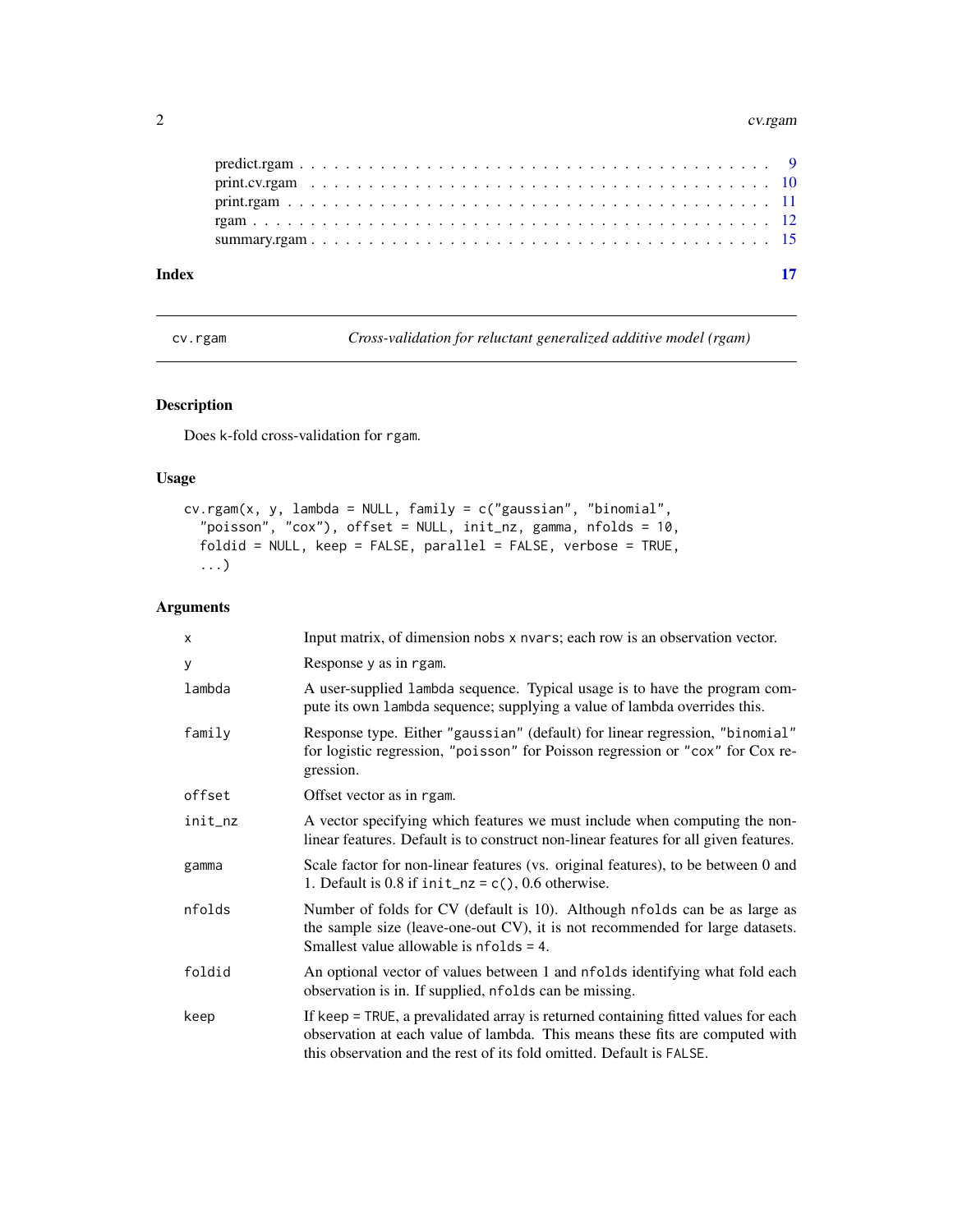#### cv.rgam 3

| parallel | If TRUE, use parallel foreach to fit each fold. Must register parallel before                                                      |
|----------|------------------------------------------------------------------------------------------------------------------------------------|
|          | hand, such as doMC or others. Note that this also passes parallel = TRUE to<br>the rgam() call within each fold. Default is FALSE. |
|          |                                                                                                                                    |
| verbose  | Print information as model is being fit? Default is TRUE.                                                                          |
| $\cdot$  | Other arguments that can be passed to rgam.                                                                                        |

# Details

The function runs rgam nfolds+1 times; the first to get the lambda sequence, and then the remainder to compute the fit with each of the folds omitted. The error is accumulated, and the average error and standard deviation over the folds is computed.

Note that cv.rgam only does cross-validation for lambda but not for the degrees of freedom hyperparameter.

# Value

An object of class "cv.rgam".

| glmfit       | A fitted rgam object for the full data.                                                            |
|--------------|----------------------------------------------------------------------------------------------------|
| lambda       | The values of lambda used in the fits.                                                             |
| nzero_feat   | The number of non-zero features for the model glmfit.                                              |
| nzero_lin    | The number of non-zero linear components for the model glmfit.                                     |
| nzero_nonlin | The number of non-zero non-linear components for the model glmfit.                                 |
| fit.preval   | If keep=TRUE, this is the array of prevalidated fits.                                              |
| cvm          | The mean cross-validated error: a vector of length length (lambda).                                |
| cvse         | Estimate of standard error of cym.                                                                 |
| cvlo         | Lower curve $=$ cvm $-$ cvsd.                                                                      |
| cvup         | Upper curve $=$ cvm $+$ cvsd.                                                                      |
| lambda.min   | The value of lambda that gives minimum cvm.                                                        |
| lambda.1se   | The largest value of lambda such that the CV error is within one standard error<br>of the minimum. |
| foldid       | If keep=TRUE, the fold assignments used.                                                           |
| name         | Name of error measurement used for CV.                                                             |
| call         | The call that produced this object.                                                                |

# Examples

```
set.seed(1)
n < -100; p < -20x \leftarrow \text{matrix}(rnorm(n * p), n, p)beta \leq matrix(c(rep(2, 5), rep(0, 15)), ncol = 1)
y \le -x %*% beta + rnorm(n)
cvfit \leq cv.rgam(x, y)
```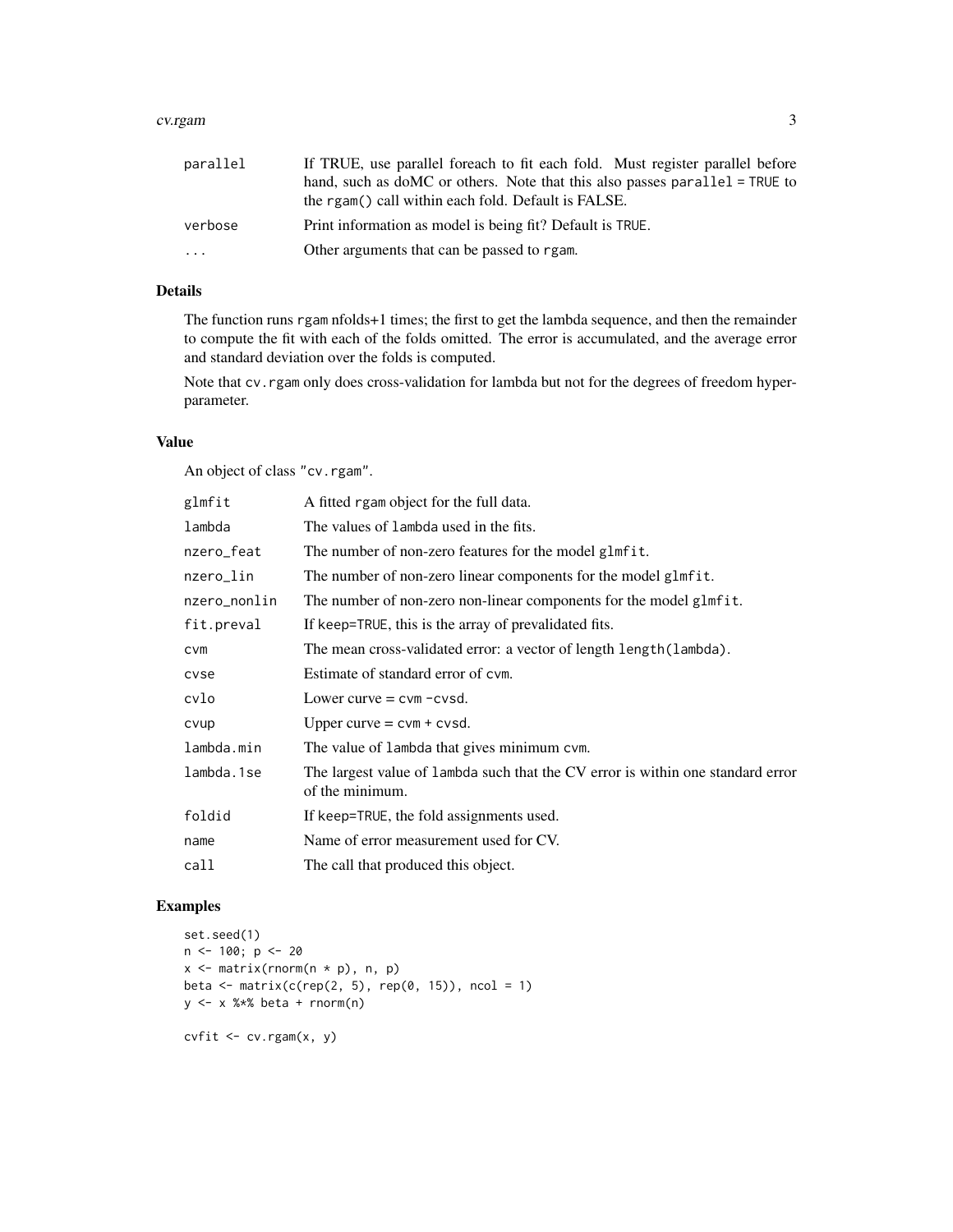```
# specify number of folds
cvfit \leq cv.rgam(x, y, nfolds = 5)
```
# getf *Get RGAM model component for one feature*

#### Description

Returns the additive component of the RGAM model for a given feature at given data points, i.e.  $f_j(X_j)$ .

#### Usage

getf(object, x, j, index)

# Arguments

| object | Fitted rgam object.                                                                                                                                                                        |
|--------|--------------------------------------------------------------------------------------------------------------------------------------------------------------------------------------------|
| X      | Data for which we want the additive component. If $x$ is a matrix, it assumed that<br>$X_{-}j$ is the jth column of this matrix. If x is a vector, it is assumed to be $X_{-}j$<br>itself. |
| j      | The index of the original feature whose additive component we want.                                                                                                                        |
| index  | Index of lambda value for which plotting is desired. Default is the last lambda<br>value in object\$lambda.                                                                                |

# Examples

```
set.seed(1)
n <- 100; p <- 20
x \le matrix(rnorm(n * p), n, p)
beta <- matrix(c(rep(2, 5), rep(0, 15)), ncol = 1)
y \le -x %*% beta + rnorm(n)
fit \leq rgam(x, y)# get the additive component for the feature 6, x as matrix
f6 \leq getf(fit, x, 6) # last value of lambda
plot(x[, 6], f6)
f6 <- getf(fit, x, 6, index = 20) # f1 at 20th value of lambda
plot(x[, 6], f6)
# get the additive component for the feature 6, x as vector
new_x6 \leq seq(-1, 1, length.out = 30)new_f6 <- getf(fit, new_x6, 6) # last value of lambda
plot(new_x6, new_f6)
```
<span id="page-3-0"></span>4 gett $\frac{1}{2}$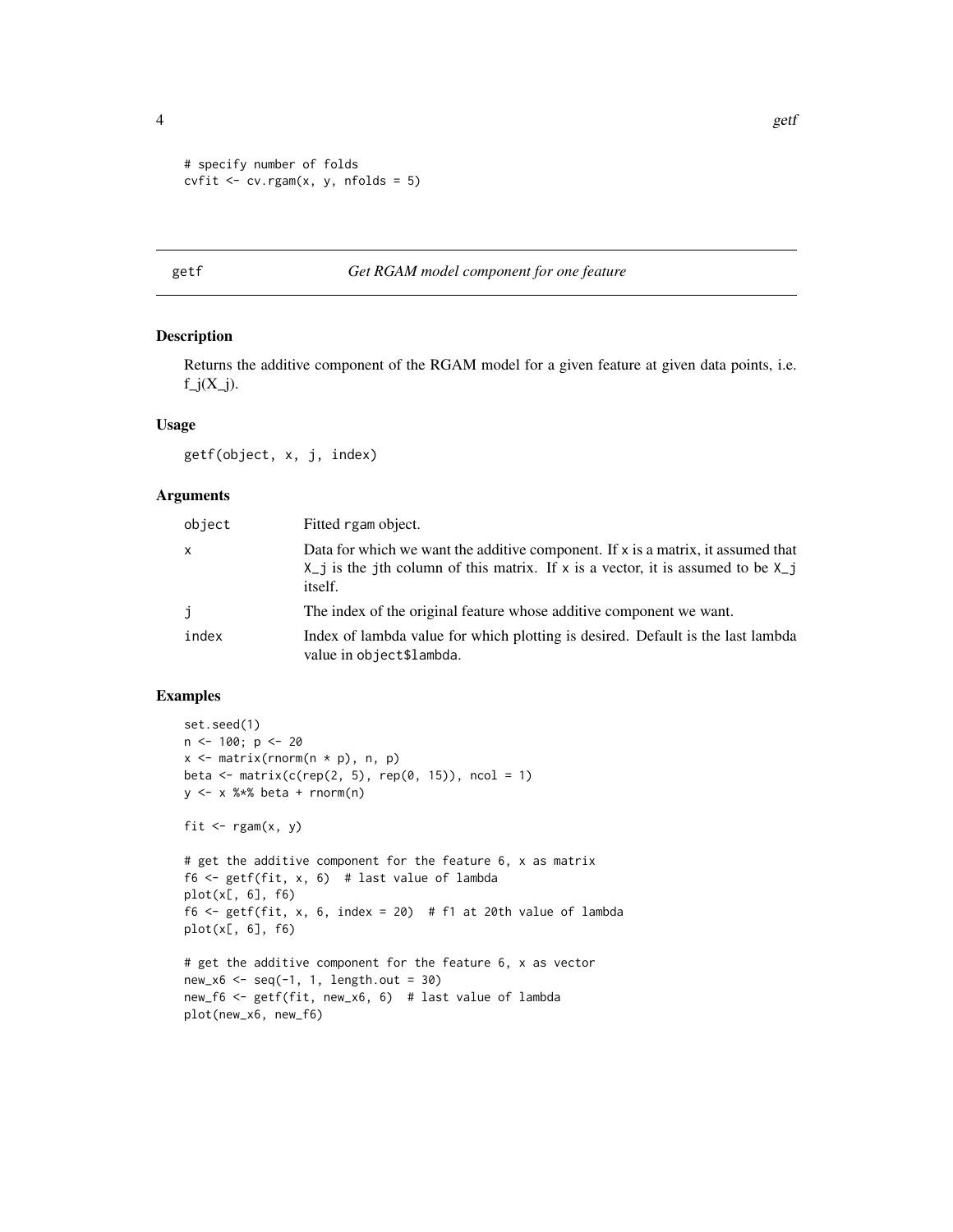<span id="page-4-0"></span>

# Description

Internal function for making non-linear features.

# Usage

makef(x, r, df, tol =  $0.01$ , removeLin = T)

# Arguments

| $\mathsf{x}$ | Input matrix, of dimension nobs x nvars; each row is an observation vector.                                                   |
|--------------|-------------------------------------------------------------------------------------------------------------------------------|
| $\mathsf{r}$ | Vector of residuals.                                                                                                          |
| df           | Degrees of freedom for the fit.                                                                                               |
| tol          | A tolerance for same-ness or uniqueness of the x values. To be passed to the<br>smooth.spline() function. Default is $0.01$ . |
| removeLin    | If TRUE (default), removes the linear component from the newly created non-<br>linear features.                               |

# Value

| A list:      |                                                                                                                                                                                      |
|--------------|--------------------------------------------------------------------------------------------------------------------------------------------------------------------------------------|
| $\mathsf{f}$ | Non-linear features associated with the features in x.                                                                                                                               |
| spline_fit   | A list of the spline fits of the residual against each feature. Useful for creating<br>the non-linear features for new data.                                                         |
| lin_comp_fit | If remove Line TRUE, a list of coefficients for simple linear regression of non-<br>linear feature on original feature. Useful for creating the non-linear features for<br>new data. |

| mvr |  |  |
|-----|--|--|

Compute ROC and other performance measures for binomial model

# Description

Given a vector of true outcomes and a vector of predictions, returns a list containing performance measures.

# Usage

myroc(ytest, rit, N = 100)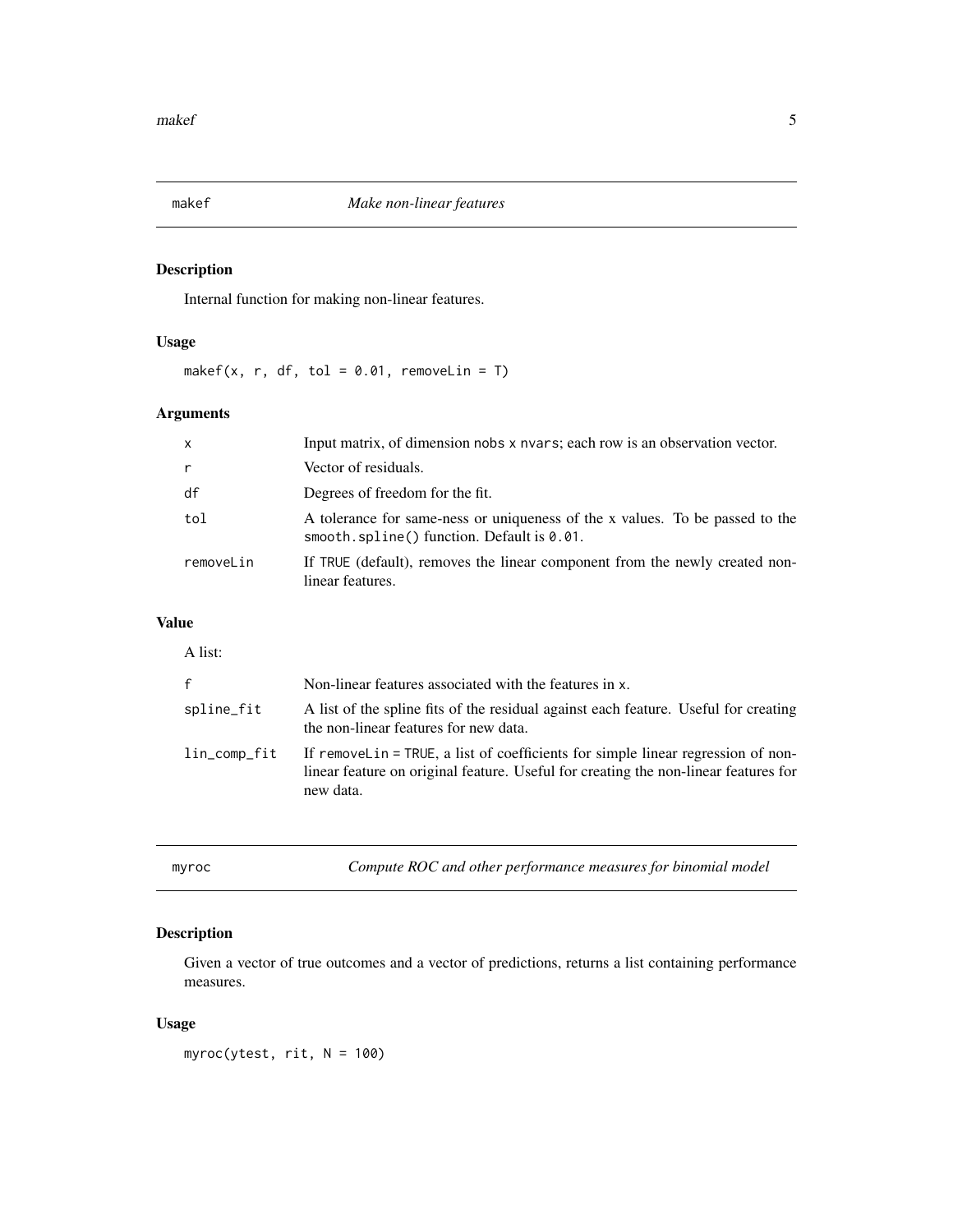#### <span id="page-5-0"></span>Arguments

| vtest | True test outcome: vector of 0s and 1s.                                                          |
|-------|--------------------------------------------------------------------------------------------------|
| rit   | Predictions for the true outcome. Should be vector of continuous variables be-<br>tween 0 and 1. |
| N     | Number of breakpoints where we evaluate the performance measures. Default<br>is $100$ .          |

# Details

We currently evaluate the performance measures at 100 quantiles of the predicted values; this can be adjusted via the N option.

#### Value

A list of performance measures and intermediate computations.

| sens     | Vector of sensitivity values.                               |
|----------|-------------------------------------------------------------|
| spec     | Vector of specificity values.                               |
| ppv      | Vector of PPV values.                                       |
| npv      | Vector of NPV values                                        |
| area     | Area under ROC curve (AUC).                                 |
| se       | Standard error for AUC.                                     |
| cutp     | Cut points at which the performance measures were computed. |
| cutp.max | Cut point which maximizes $(sens + spec) / 2$ .             |
|          |                                                             |

plot.cv.rgam *Plot the cross-validation curve produced by "cv.rgam" object*

# Description

Plots the cross-validation curve produced by a cv. rgam object, along with upper and lower standard deviation curves, as a function of the lambda values used. The plot also shows the number of nonzero features picked for each value of lambda.

#### Usage

## S3 method for class 'cv.rgam'  $plot(x, sign.lambda = 1, ...)$ 

|             | Fitted "cv.rgam" object.                                                                      |
|-------------|-----------------------------------------------------------------------------------------------|
| sign.lambda | Either plot against $log(1$ ambda) (default) or $-log(1$ ambda) (if sign. lambda =<br>$-1$ ). |
| $\cdots$    | Other graphical parameters to plot.                                                           |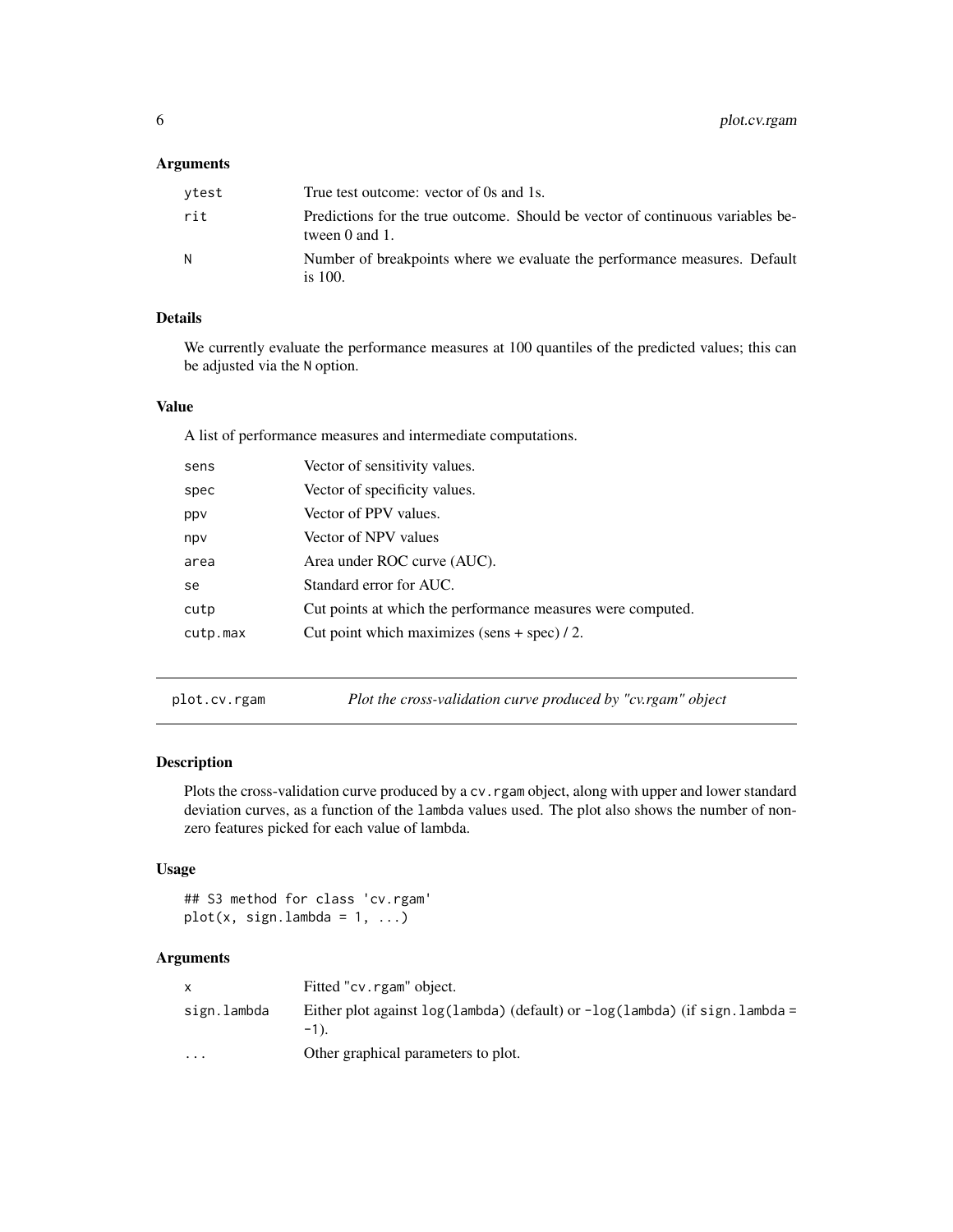#### <span id="page-6-0"></span>plot.rgam 7

# Details

A plot is produced and nothing is returned.

#### See Also

[rgam](#page-11-1) and [cv.rgam](#page-1-1).

# Examples

```
set.seed(1)
n <- 100; p <- 20
x \leftarrow \text{matrix}(rnorm(n * p), n, p)beta \leq matrix(c(rep(2, 5), rep(0, 15)), ncol = 1)
y <- x %*% beta + rnorm(n)
cvfit <- cv.rgam(x, y)
plot(cvfit)
```
plot.rgam *Make a plot of rgam model fit*

# Description

Produces plots of the estimated functions for specified variables at a given value of lambda.

# Usage

```
## S3 method for class 'rgam'
plot(x, newx, index, which = NULL, rugbyot = TRUE,grid_length = 100, names, ...)
```

| $\mathsf{x}$ | Fitted rgam object.                                                                                      |
|--------------|----------------------------------------------------------------------------------------------------------|
| newx         | Matrix of values of each predictor at which to plot.                                                     |
| index        | Index of lambda value for which plotting is desired. Default is the last lambda<br>value in x\$1 ambda.  |
| which        | Which features to plot. Default is the first 4 or nvars variables, whichever is<br>smaller.              |
| rugplot      | If TRUE (default), adds a rugplot showing the values of x at the bottom of each<br>fitted function plot. |
| grid_length  | The number of points to evaluate the estimated function at. Default is 100.                              |
| names        | Vector of variable names of features in which. By default, name of the jth<br>variable is x i.           |
| $\ddotsc$    | Optional graphical parameters to plot.                                                                   |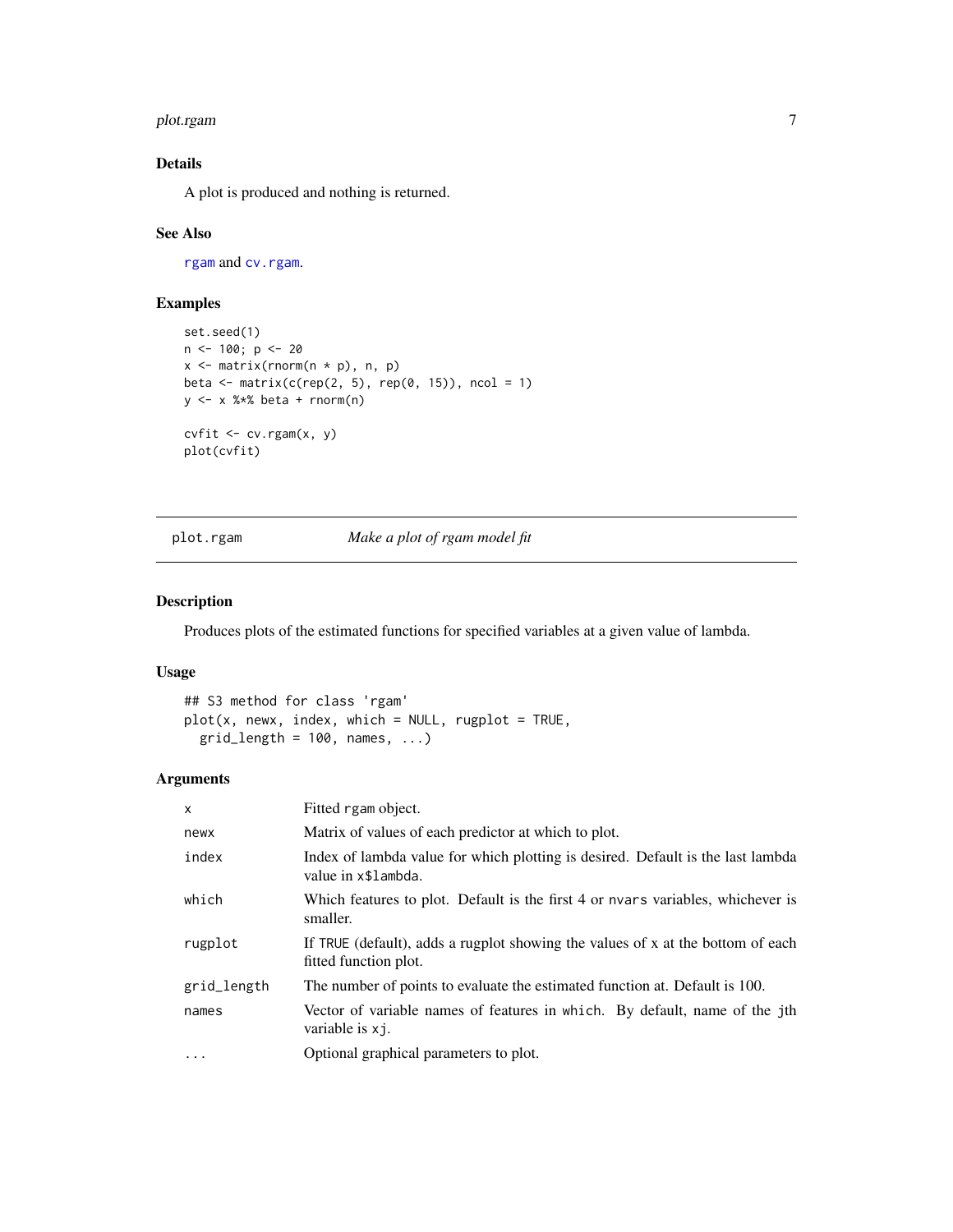# <span id="page-7-0"></span>Details

A plot of the specified fitted functions is produced. Nothing is returned.

# Examples

```
set.seed(1)
n <- 100; p <- 12
x \leq matrix(rnorm(n * p), n, p)
beta \leq matrix(c(rep(2, 3), rep(0, 9)), ncol = 1)
y \le - x %*% beta + x[, 4]^2 + rnorm(n)fit \leftarrow rgam(x, y)# default: print functions for first 4 variables
opar \leq par(mfrow = c(2, 2))
plot(fit, newx = x, index = 20)
par(opar)
# print for variables 5 to 8
opar \leq par(mfrow = c(2, 2))
plot(fit, newx = x, index = 20, which = 5:8)
par(opar)
```

| predict.cv.rgam | Make predictions from a "cv.rgam" object |  |  |
|-----------------|------------------------------------------|--|--|
|                 |                                          |  |  |

#### Description

This function returns the predictions for a new data matrix from a cross-validated rgam model by using the stored "glmfit" object and the optimal value chosen for lambda.

#### Usage

```
## S3 method for class 'cv.rgam'
predict(object, xnew, s = c("lambda.1se",
  "lambda.min"), ...)
```

| object    | Fitted "cv.rgam" object.                                                                                                                                                                                                                                     |
|-----------|--------------------------------------------------------------------------------------------------------------------------------------------------------------------------------------------------------------------------------------------------------------|
| xnew      | Matrix of new values for x at which predictions are to be made.                                                                                                                                                                                              |
| S.        | Value of the penalty parameter 1 ambda at which predictions are required. De-<br>fault is the value s="lambda. 1 se" stored in the CV fit. Alternatively, s="lambda. min"<br>can be used. If s is numeric, it is taken as the value(s) of lambda to be used. |
| $\ddotsc$ | Other arguments to be passed to predict.rgam()).                                                                                                                                                                                                             |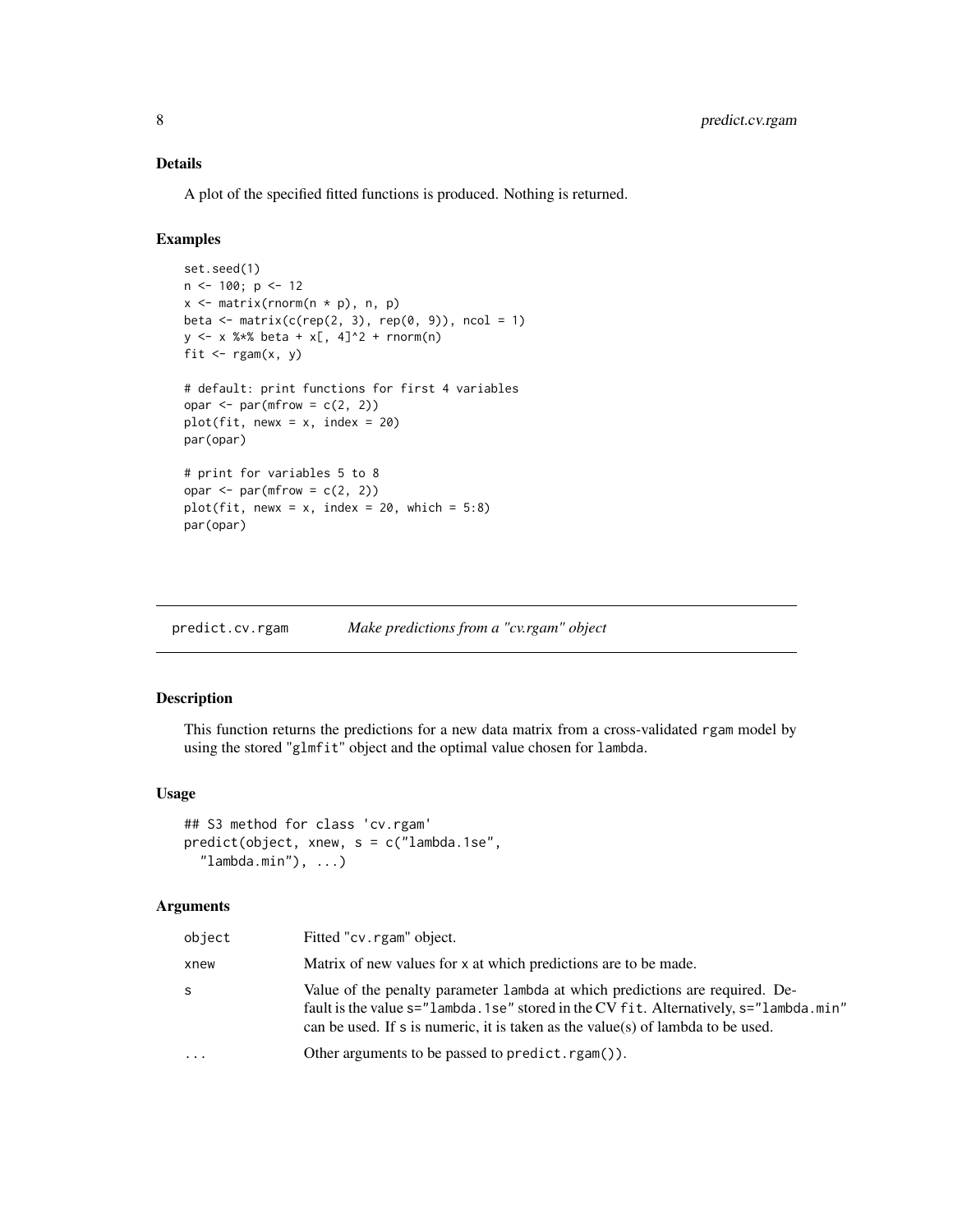# <span id="page-8-0"></span>predict.rgam 9

# Details

This function makes it easier to use the results of cross-validation to make a prediction.

#### Value

Predictions which the cross-validated model makes for xnew at the optimal value of lambda. Note that the default is the "lambda.1se" for lambda, to make this function consistent with cv.glmnet in the glmnet package.

The output depends on the ... argument which is passed on to the predict method for rgam objects.

#### See Also

[cv.rgam](#page-1-1) and [predict.rgam](#page-8-1).

#### Examples

```
set.seed(1)
n < -100; p < -20x \leq matrix(rnorm(n * p), n, p)
beta \leq matrix(c(rep(2, 5), rep(0, 15)), ncol = 1)
y <- x %*% beta + rnorm(n)
cvfit \leftarrow cv.rgam(x, y)# predictions at the lambda.1se value
predict(cvfit, xnew = x[1:5, ])
# predictions at the lambda.min value
predict(cvfit, xnew = x[1:5, ], s = "lambda.min")# predictions at specific lambda value
predict(cvfit, xnew = x[1:5, 1, s = 0.1)# probability predictions for binomial family
bin_y <- ifelse(y > 0, 1, 0)
cvfit2 <- cv.rgam(x, bin_y, family = "binomial")
predict(cvfit2, xnew = x[1:5, ], type = "response", s = "lambda.min")
```
<span id="page-8-1"></span>

| predict.rgam | Make predictions from a "rgam" object |  |  |
|--------------|---------------------------------------|--|--|
|              |                                       |  |  |

#### **Description**

This function returns the predictions from a "rgam" object for a new data matrix.

#### Usage

```
## S3 method for class 'rgam'
predict(object, xnew, ...)
```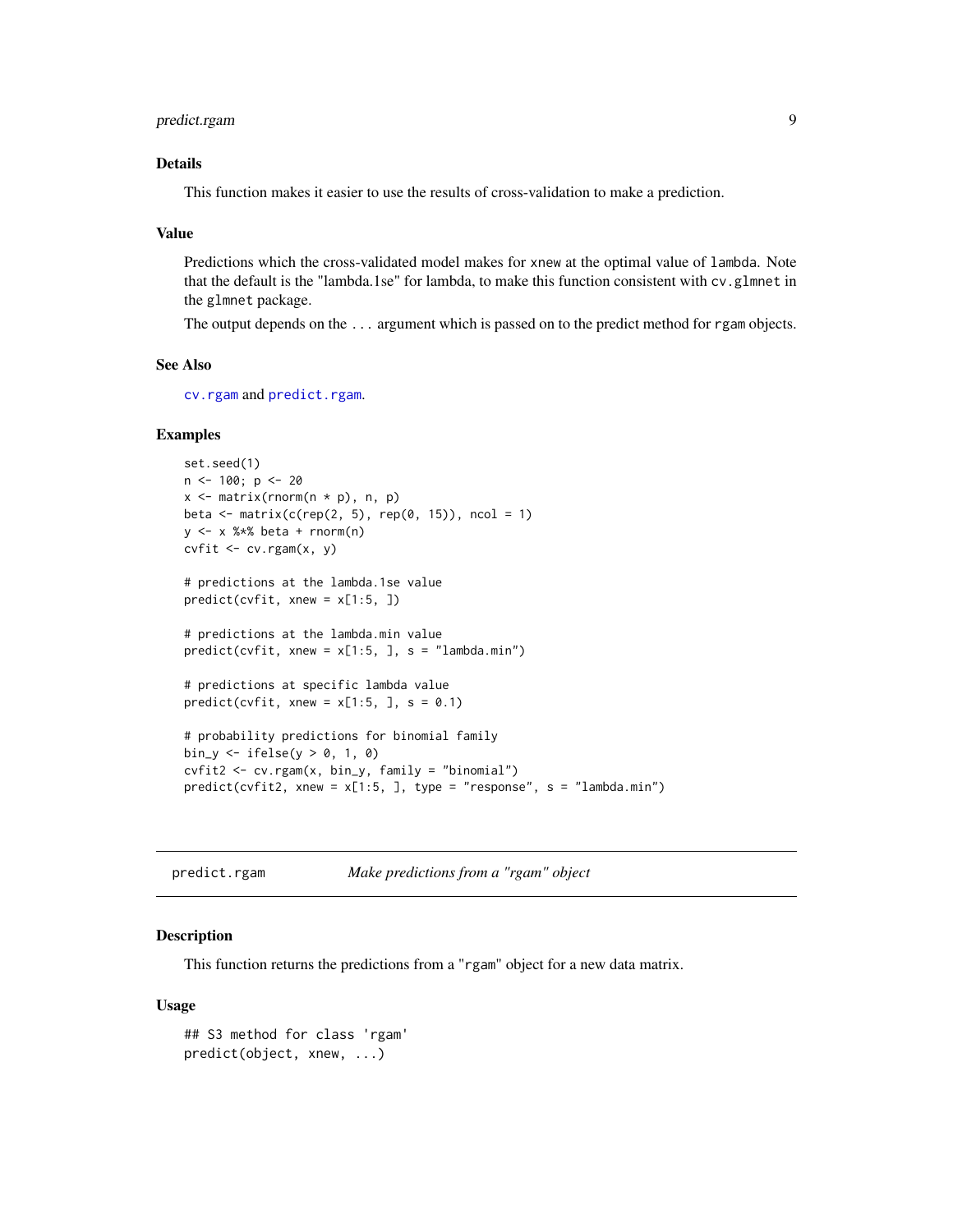#### <span id="page-9-0"></span>Arguments

| object                  | Fitted "rgam" object.                                           |
|-------------------------|-----------------------------------------------------------------|
| xnew                    | Matrix of new values for x at which predictions are to be made. |
| $\cdot$ $\cdot$ $\cdot$ | Any other arguments to be passed to predict.glmnet().           |

### Value

Predictions of which the model object makes at xnew. The type of predictions depends on whether a type argument is passed. By default it givs the linear predictors for the regression model.

If an offset is used in the fit, then one must be supplied via the newoffset option.

#### See Also

[rgam](#page-11-1).

#### Examples

```
set.seed(1)
n <- 100; p <- 20
x \leftarrow \text{matrix}(rnorm(n * p), n, p)beta \leq matrix(c(rep(2, 5), rep(0, 15)), ncol = 1)
y <- x %*% beta + rnorm(n)
fit \leq rgam(x, y)# predict for full lambda path
predict(fit, xnew = x[1:5, ])
# predict for specific lambda values
predict(fit, xnew = x[1:5, 1, s = 0.1)# predictions for binomial family
bin_y \leftarrow ifelse(y > 0, 1, 0)
fit2 <- rgam(x, bin_y, family = "binomial")
# linear predictors
predict(fit2, xnew = x[1:5, ], s = 0.05)# probabilities
predict(fit2, xnew = x[1:5, ], type = "response", s = 0.05)
```
print.cv.rgam *Print a cross-validated rgam object*

#### Description

Print a summary of the results of cross-validation for a RGAM model.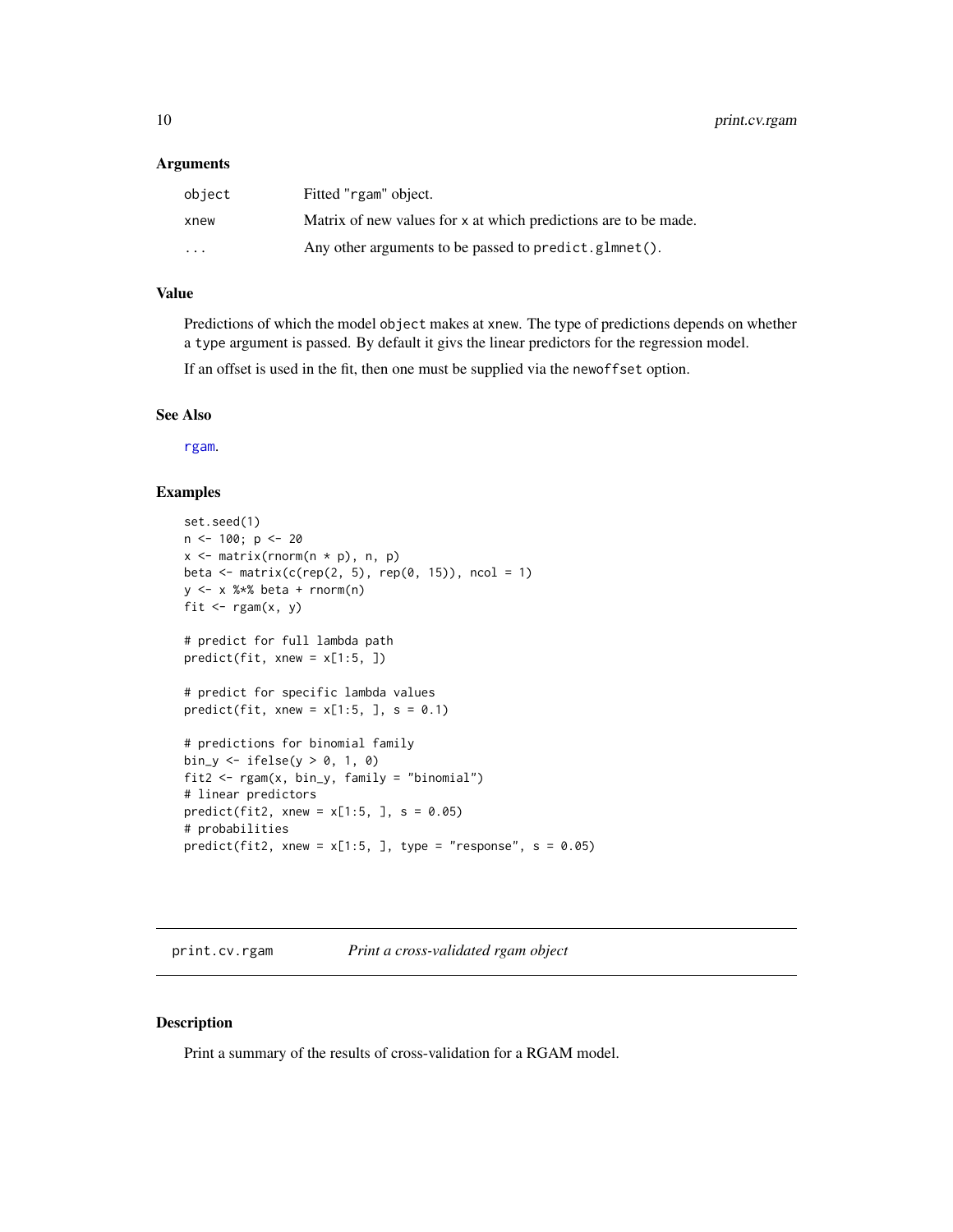# <span id="page-10-0"></span>print.rgam 11

# Usage

```
## S3 method for class 'cv.rgam'
print(x, digits = max(3, getOption("digits") - 3), ...)
```
## Arguments

| $\times$ | Fitted rgam object.             |
|----------|---------------------------------|
| digits   | Significant digits in printout. |
| .        | Additional print arguments.     |

# Details

The call that produced the object x is printed, followed by some information on the performance for lambda.min and lambda.1se.

### See Also

[cv.rgam](#page-1-1), [print.rgam](#page-10-1).

## Examples

```
set.seed(1)
n < -100; p < -20x \leftarrow \text{matrix}(rnorm(n * p), n, p)beta \leq matrix(c(rep(2, 5), rep(0, 15)), ncol = 1)
y \le -x %*% beta + rnorm(n)
cvfit \leftarrow cv.rgam(x, y)print(cvfit)
```
<span id="page-10-1"></span>print.rgam *Print a rgam object*

#### Description

Print a summary of the rgam path at each step along the path.

#### Usage

## S3 method for class 'rgam' print(x, digits = max(3, getOption("digits") - 3), ...)

| x                       | Fitted rgam object.             |
|-------------------------|---------------------------------|
| digits                  | Significant digits in printout. |
| $\cdot$ $\cdot$ $\cdot$ | Additional print arguments.     |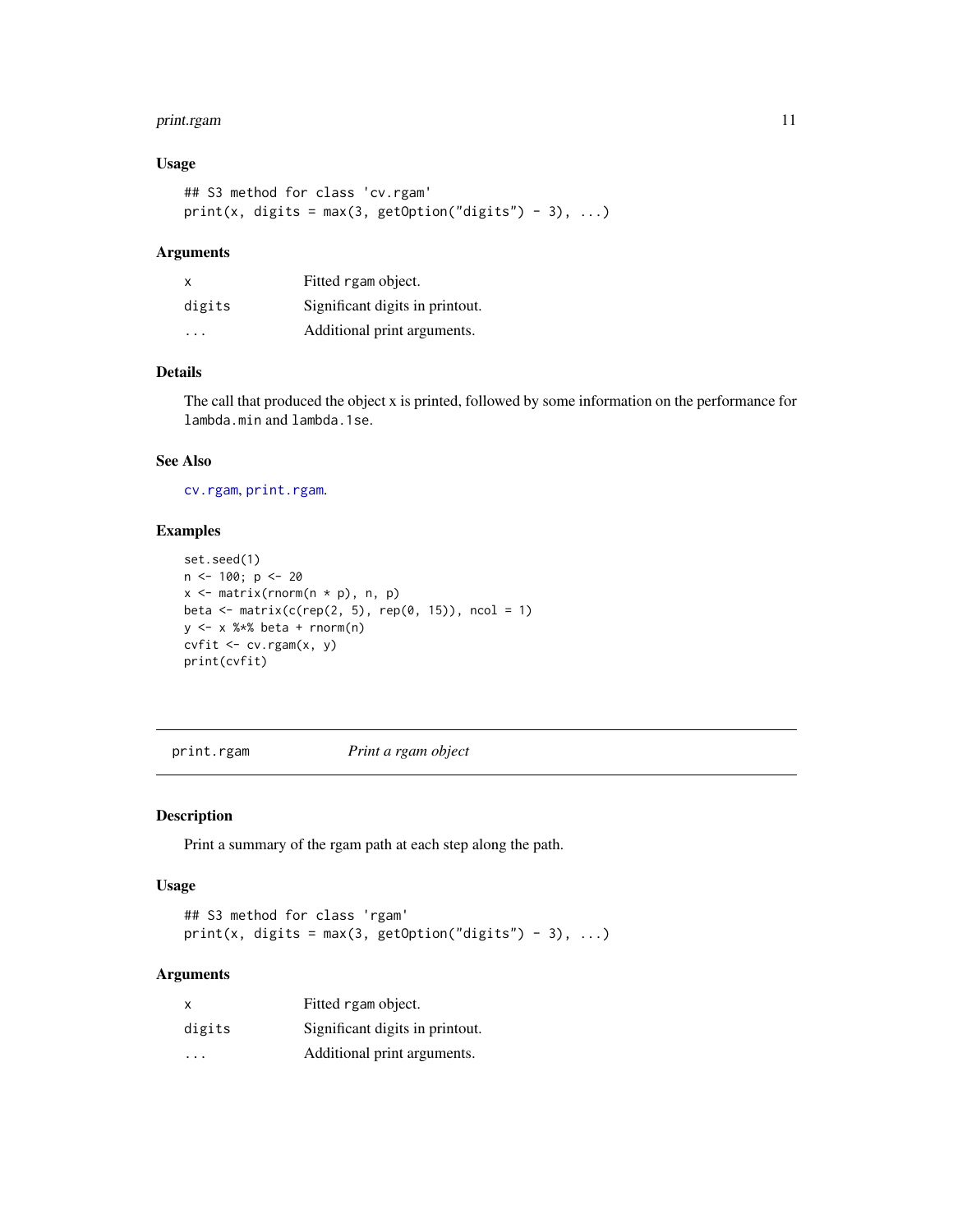# <span id="page-11-0"></span>Details

The call that produced the object x is printed, followed by a five-column matrix with columns NonZero, Lin, NonLin, columns say how many nonzero, linear and nonlinear terms there are. the percent deviance explained (relative to the null deviance).

#### Value

The matrix above is silently returned.

#### See Also

[rgam](#page-11-1).

#### Examples

```
set.seed(1)
n <- 100; p <- 12
x <- matrix(rnorm(n * p), n, p)
beta \leq matrix(c(rep(2, 3), rep(0, 9)), ncol = 1)
y \le -x %*% beta + x[, 4]^2 + rnorm(n)
fit \leq rgam(x, y)print(fit)
```
<span id="page-11-1"></span>

rgam *Fit reluctant generalized additive model*

#### Description

Fits a reluctant generalized additive model (RGAM) for an entire regularization path indexed by the parameter lambda. Fits linear, logistic, Poisson and Cox regression models. RGAM is a three-step algorithm: Step 1 fits the lasso and computes residuals, Step 2 constructs the non-linear features, and Step 3 fits a lasso of the response on both the linear and non-linear features.

#### Usage

```
rgam(x, y, lambda = NULL, lambda.min.ratio = ifelse(nrow(x) < ncol(x),
 0.01, 1e-04), standardize = TRUE, family = c("gaussian", "binomial",
  "poisson", "cox"), offset = NULL, init_nz, removeLin = TRUE,
 nfolds = 5, foldid = NULL, df = 4, gamma, tol = 0.01,
 parallel = FALSE, verbose = TRUE)
```
# Arguments

x Input matrix, of dimension nobs x nvars; each row is an observation vector.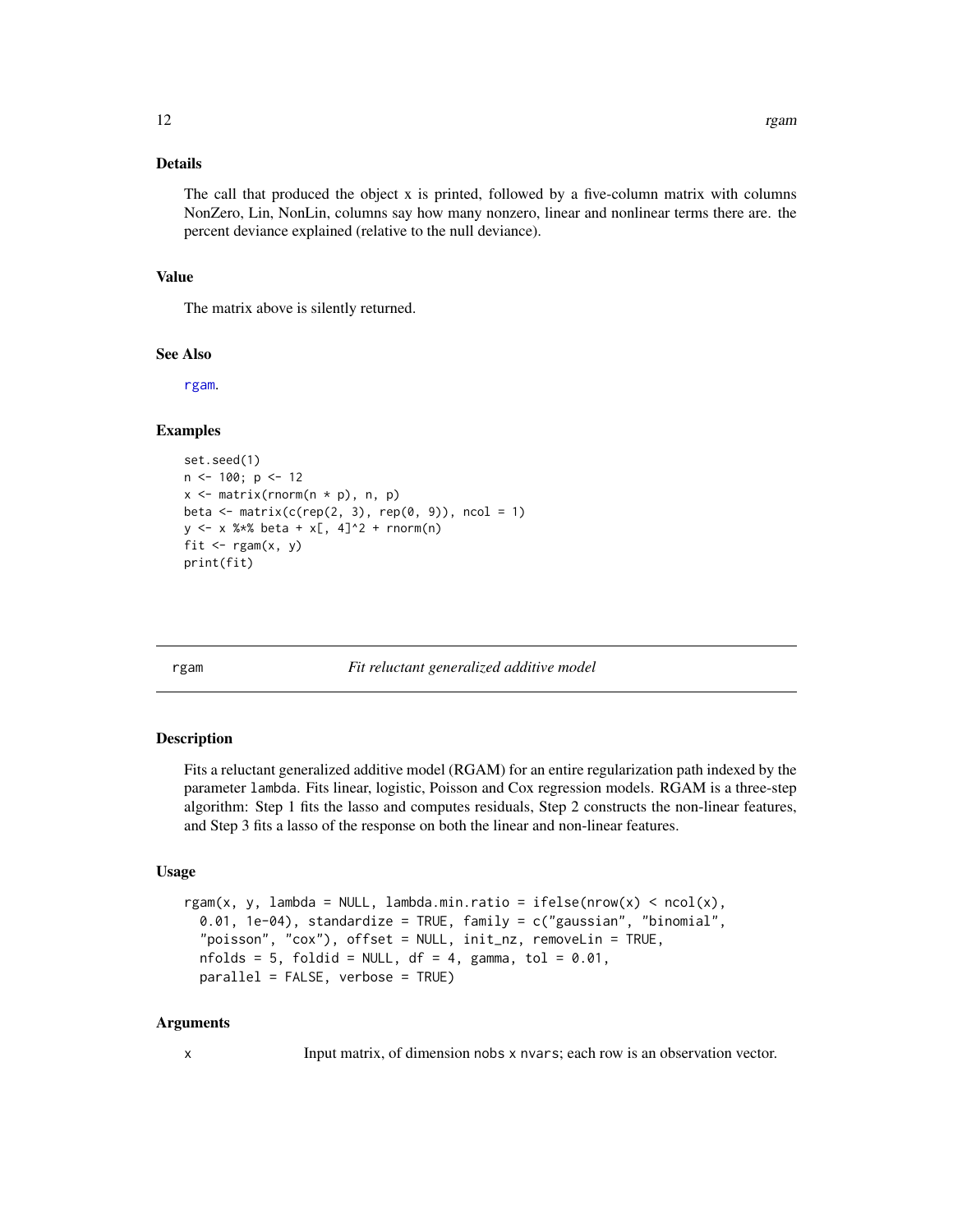rgam that the contract of the contract of the contract of the contract of the contract of the contract of the contract of the contract of the contract of the contract of the contract of the contract of the contract of the

| у                | Response variable. Quantitative for family = "gaussian" or family = "poisson"<br>(non-negative counts). For family="binomial", should be a numeric vector<br>consisting of 0s and 1s. For family="cox", y should be a two-column matrix<br>with columns named 'time' and 'status'. The latter is a binary variable, with '1'<br>indicating death, and '0' indicating right-censored. |
|------------------|--------------------------------------------------------------------------------------------------------------------------------------------------------------------------------------------------------------------------------------------------------------------------------------------------------------------------------------------------------------------------------------|
| lambda           | A user-supplied lambda sequence. Typical usage is to have the program com-<br>pute its own lambda sequence; supplying a value of lambda overrides this.                                                                                                                                                                                                                              |
| lambda.min.ratio |                                                                                                                                                                                                                                                                                                                                                                                      |
|                  | Smallest value for lambda as a fraction of the largest lambda value. The default<br>depends on the sample size nobs relative to the number of variables nvars. If<br>nobs $>$ nvars, the default is 0.0001, close to zero. If nobs $<$ nvars, the default is<br>0.01.                                                                                                                |
| standardize      | If TRUE (default), the columns of the input matrix are standardized before the<br>algorithm is run. See details section for more information.                                                                                                                                                                                                                                        |
| family           | Response type. Either "gaussian" (default) for linear regression, "binomial"<br>for logistic regression, "poisson" for Poisson regression or "cox" for Cox re-<br>gression.                                                                                                                                                                                                          |
| offset           | A vector of length nobs. Useful for the "poisson" family (e.g. log of exposure<br>time), or for refining a model by starting at a current fit. Default is NULL. If<br>supplied, then values must also be supplied to the predict function.                                                                                                                                           |
| init_nz          | A vector specifying which features we must include when computing the non-<br>linear features. Default is to construct non-linear features for all given features.                                                                                                                                                                                                                   |
| removeLin        | When constructing the non-linear features, do we remove the linear component<br>from them? Default is TRUE.                                                                                                                                                                                                                                                                          |
| nfolds           | Number of folds for CV in Step 1 (default is 5). Although nfolds can be as<br>large as the sample size (leave-one-out CV), it is not recommended for large<br>datasets. Smallest value allowable is $nfolds = 3$ .                                                                                                                                                                   |
| foldid           | An optional vector of values between 1 and nfolds identifying what fold each<br>observation is in. If supplied, nfolds can be missing.                                                                                                                                                                                                                                               |
| df               | Degrees of freedom for the non-linear fit in Step 2. Default is 4.                                                                                                                                                                                                                                                                                                                   |
| gamma            | Scale factor for non-linear features (vs. original features), to be between 0 and<br>1. Default is 0.8 if $init_nz = c()$ , 0.6 otherwise.                                                                                                                                                                                                                                           |
| tol              | Parameter to be passed to smooth. spline: a tolerance for same-ness or unique-<br>ness of the x values. Default is 0.01. See smooth. spline documentation for<br>more details.                                                                                                                                                                                                       |
| parallel         | If TRUE, the cv.glmnet() call in Step 1 is parallelized. Must register parallel<br>before hand, such as doMC or others. Default is FALSE.                                                                                                                                                                                                                                            |
| verbose          | If TRUE (default), model-fitting is tracked with a progress bar.                                                                                                                                                                                                                                                                                                                     |

# Details

If there are variables which the user definitely wants to compute non-linear versions for in Step 2 of the algorithm, they can be specified as a vector for the init\_nz option. The algorithm will compute non-linear versions for these features as well as the features suggested by Step 1 of the algorithm.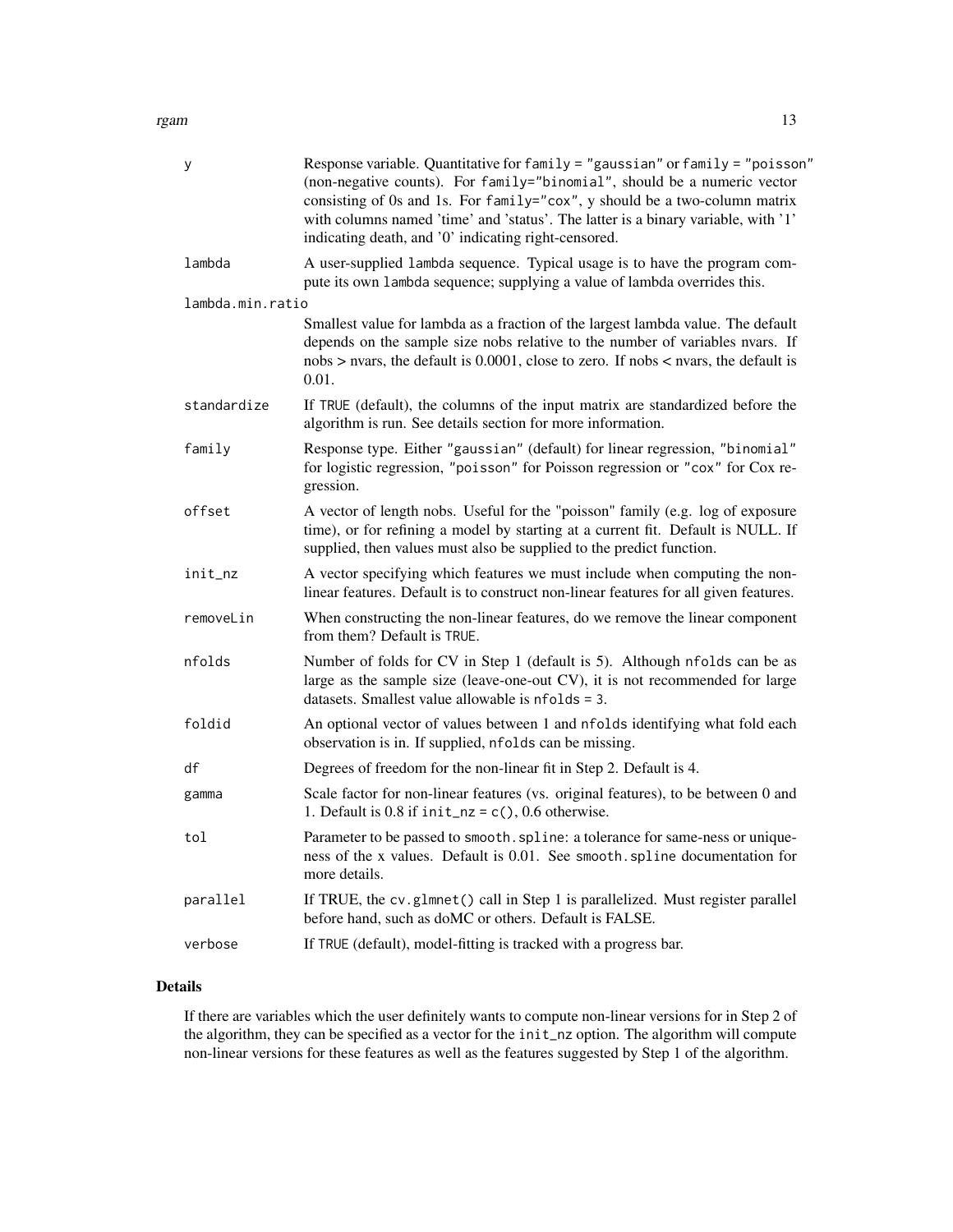If standardize = TRUE, the standard deviation of the linear and non-linear features would be 1 and gamma respectively. If standardize = FALSE, linear features will remain on their original scale while non-linear features would have standard deviation gamma times the mean standard deviation of the linear features.

For family="gaussian", rgam standardizes y to have unit variance (using 1/n rather than 1/(n-1) formula).

# Value

An object of class "rgam".

| full_glmfit  | The glmnet object resulting from Step 3: fitting a glmnet model for the response<br>against the linear & non-linear features.                              |
|--------------|------------------------------------------------------------------------------------------------------------------------------------------------------------|
| spline_fit   | List of spline fits for residual against each response. Needed for predicting on<br>new data.                                                              |
| lin_comp_fit | If removeLin = TRUE, a list of coefficients for simple linear regression of non-<br>linear feature on original feature. Needed for predicting on new data. |
| init_nz      | Column indices for the features which we allow to have non-linear relationship<br>with the response.                                                       |
| step1_nz     | Indices of features which CV in Step 1 chose.                                                                                                              |
| removeLin    | Did we remove the linear components when constructing the non-linear fea-<br>tures? Needed for predicting on new data.                                     |
| mxf          | Means of the features (both linear and non-linear).                                                                                                        |
| sxf          | Scale factors of the features (both linear and non-linear).                                                                                                |
| feat         | Column indices of the non-zero features for each value of lambda.                                                                                          |
| linfeat      | Column indices of the non-zero linear components for each value of lambda.                                                                                 |
| nonlinfeat   | Column indices of the non-zero non-linear components for each value of lambda.                                                                             |
| nzero_feat   | The number of non-zero features for each value of lambda.                                                                                                  |
| nzero_lin    | The number of non-zero linear components for each value of lambda.                                                                                         |
| nzero_nonlin | The number of non-zero non-linear components for each value of lambda.                                                                                     |
| lambda       | The actual sequence of lambda values used.                                                                                                                 |
| р            | The number of features in the original data matrix.                                                                                                        |
| family       | Response type.                                                                                                                                             |
| call         | The call that produced this object.                                                                                                                        |

# Examples

```
set.seed(1)
n < -100; p < -20x <- matrix(rnorm(n * p), n, p)
beta <- matrix(c(rep(2, 5), rep(0, 15)), ncol = 1)
y <- x %*% beta + rnorm(n)
fit \leq rgam(x, y)
```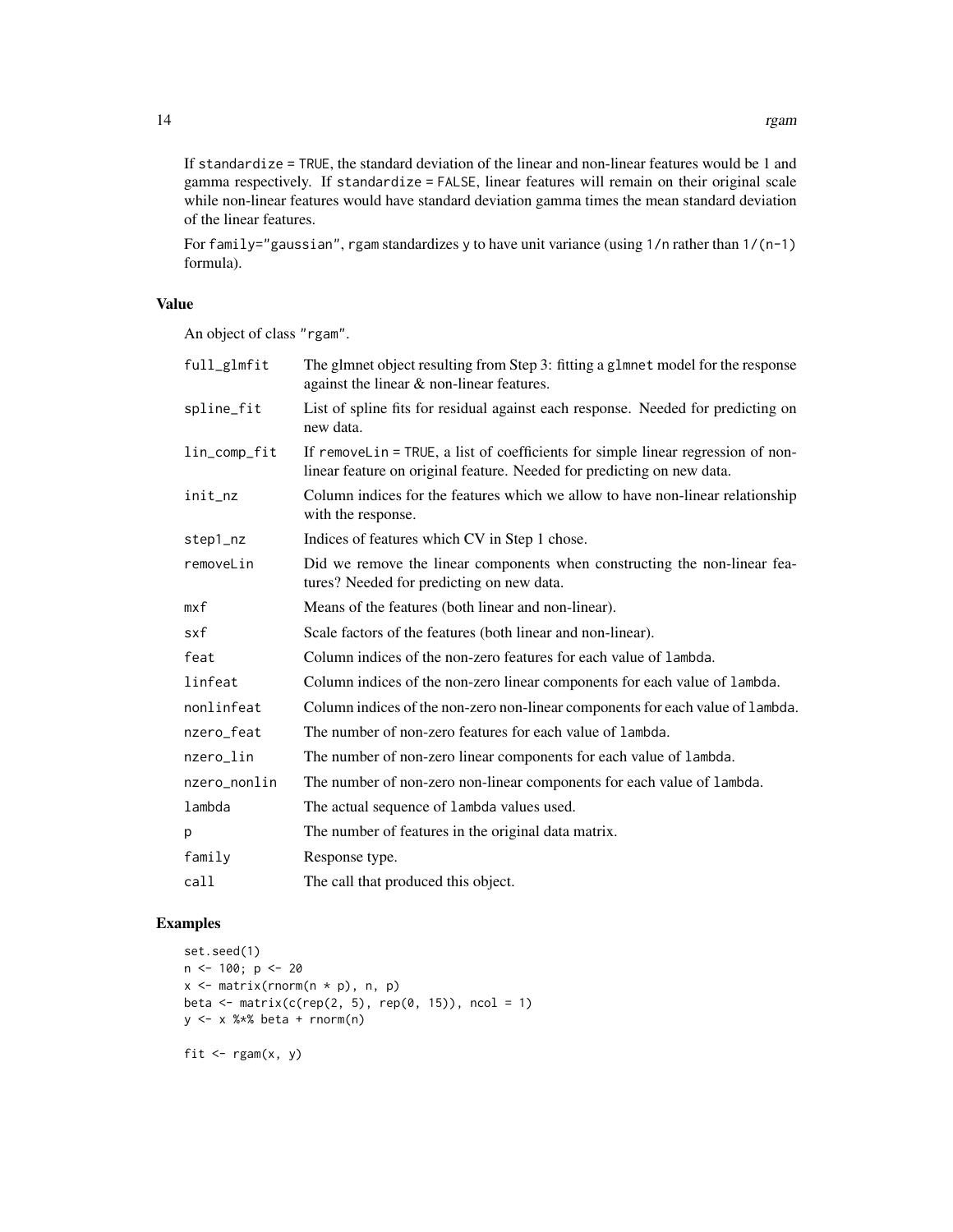```
# construct non-linear features for only those selected by Step 1
fit \leq rgam(x, y, init_nz = c())
# specify scale factor gamma and degrees of freedom
fit \leq rgam(x, y, gamma = 1, df = 6)
# binomial family
bin_y \leq ifelse(y > 0, 1, 0)
fit2 <- rgam(x, bin_y, family = "binomial")
# Poisson family
poi_y <- rpois(n, exp(x %*% beta))
fit3 <- rgam(x, poi_y, family = "poisson")
# Poisson with offset
offset <- rnorm(n)
fit3 <- rgam(x, poi_y, family = "poisson", offset = offset)
```
summary.rgam *rgam summary routine*

#### Description

Makes a two-panel plot of the rgam object showing coefficient paths.

#### Usage

```
## S3 method for class 'rgam'
summary(object, label = FALSE, index = NULL,
 which = NULL, ...)
```
#### Arguments

| object   | Fitted rgam object.                                                                                                        |
|----------|----------------------------------------------------------------------------------------------------------------------------|
| label    | If TRUE, annotate the plot with variable labels. Default is FALSE.                                                         |
| index    | The indices of the lambda hyperparameter which we want the plot for. The<br>default is to plot for the entire lambda path. |
| which    | Which values to plot. Default is all variables.                                                                            |
| $\cdots$ | Additional arguments to summary.                                                                                           |
|          |                                                                                                                            |

#### Details

A two panel plot is produced, that summarizes the linear components and the nonlinear components, as a function of lambda. For the linear components, it is the coefficient for each variable. For the nonlinear components, it is the coefficient of the non-linear variable. Nothing is returned.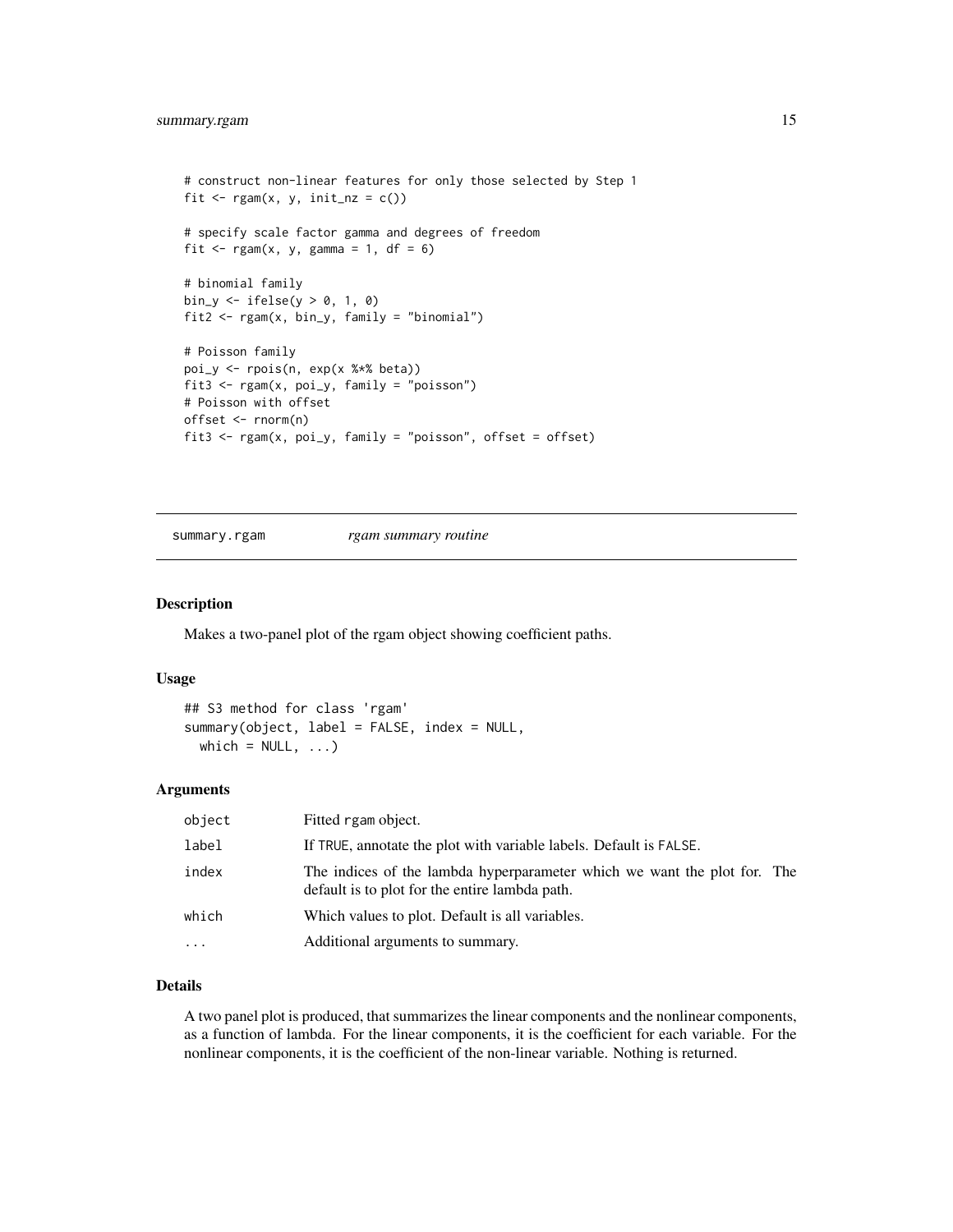# Examples

```
set.seed(1)
n <- 100; p <- 20
x \le matrix(rnorm(n * p), n, p)
beta \leq matrix(c(rep(2, 5), rep(0, 15)), ncol = 1)
y \le -x %*% beta + rnorm(n)
fit \leq rgam(x, y)opar \leq par(mfrow = c(1, 2))
summary(fit)
par(opar)
# with labels, just variables 1 to 5
opar \leq par(mfrow = c(1, 2))
summary(fit, label = TRUE, which = 1:5)
par(opar)
# as above, but just the first 30 values of lambda
opar \leq par(mfrow = c(1, 2))
summary(fit, label = TRUE, which = 1:5, index = 1:30)
par(opar)
```